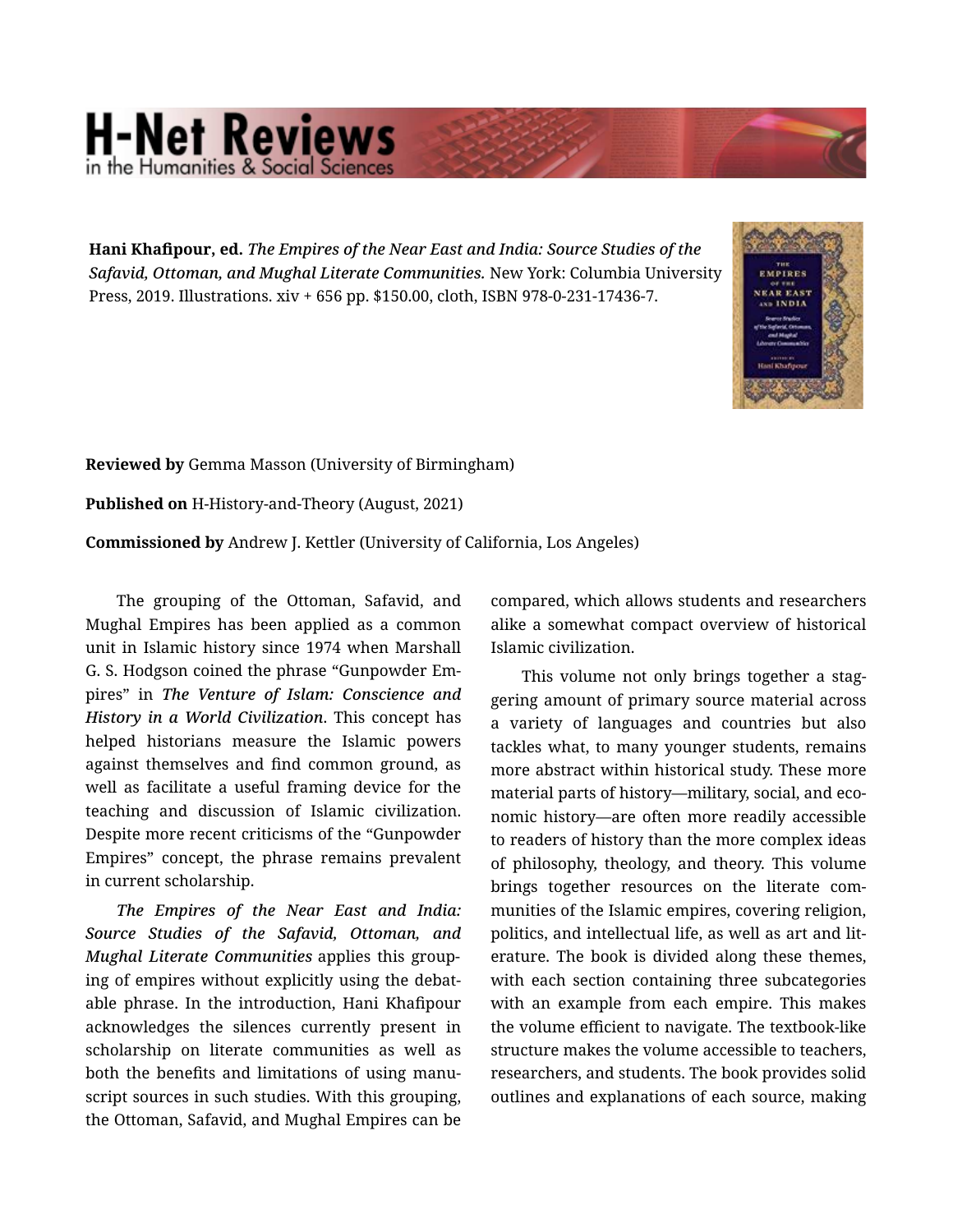it useful for beginners and more advanced schol‐ ars.

The inclusion of primary sources with explan‐ atory essays renders this book invaluable to schol‐ ars preparing and teaching classes on Islamic his‐ tory; the volume could easily be used as a whole textbook or instructors could pull references and class material at will. Furthermore, the choice of sources reflects a diverse range of the type of sources scholars will be using and students will encounter as they progress through their studies, from *fatwas* and mirrors for princes to historical chronicles, poems, and diplomatic correspond‐ ence. This variety helps students learn the proto‐ cols, styles, and vocabulary for each type of source. Furthermore, many contributors choose to insert breaks in the translations to expand on an explanation for some point raised in the source. Each source is thoroughly contextualized and the provenance of each piece explained, such as in Ahab Bdaiwi's chapter on Ottoman philosophy where the work of Divani is introduced in relation to its place in Ottoman intellectual history. Several of the chapters give concise summaries of the de‐ velopment of the Ottoman, Safavid, and Mughal Empires and contextualize the sources, which fur‐ ther facilitates the introduction of the topic to newer students.

The sources come from a wide range of docu‐ ment types and are perhaps some of the least com‐ monly translated and studied in classrooms. The original primary sources make this volume valu‐ able to all scholars by bringing to their attention potential new avenues of research. One section that stands out includes the three chapters de‐ voted to the occult sciences in the three empires. These studies are comprehensive, and for an area of scholarship that is often considered niche, it is gratifying to see its appearance in a more main‐ stream textbook. In fact, the range of subjects covered demonstrates a shift toward a currently popular style of a more holistic and interconnec‐ ted style of writing history. Many of the chapters tackle broad questions of imperial history, such as the traditional narrative of empire (origin, rise, peak, golden age, decline, fall). Jane Mikkelson, in her chapter on Mughal sovereignty, highlights the blame of the ruler in the so-called decline phase. Berat Açil also addresses the decline paradigm by challenging the conventional acceptance thereof with a revisionist perspective. However, the citing of Baki Tezcan's controversial work in support of this may deter some scholars from pursuing this line of thought. That being said, the traditionally accepted narratives of empire are generic and problematic and do need to be both challenged and reframed.

The inclusion of art history in this volume is another introduction to the diverse sources avail‐ able for the study of Islamic history. Of special note is Keelan Overton and Jake Benson's chapter on deccani seals and scribal notations, which con‐ tains many images of the seals to aid in their study and decoding. Sheila Blair's chapter on "Reading a Painting" unfortunately does not include images. Despite offering a complete breakdown and ana‐ lysis of *The Court of Gayumars* (1522-25), the chapter does not reproduce the painting. This omission would be understandable if there was a copyright issue in reproducing the image but Blair admits in the notes that it is a commonly used im‐ age in textbooks. The painting's lack of inclusion is a puzzling omission that weakens the overall ef‐ fectiveness of Blair's contribution. The section on literature and the arts gives the general impres‐ sion of political and poetical careers often going hand in hand in the Ottoman, Safavid, and Mughal Empires. This can be supported by the salon cul‐ ture of early modern Islam, which is addressed, for the Ottoman case, in the work of Helen Pfeifer. [1]

Overall, while the volume is structured with uniform efficiency, there is enough range in the topics to showcase historiographical shifts and the specialisms of the contributors. That being said, the essays flow smoothly into each other and cross

2